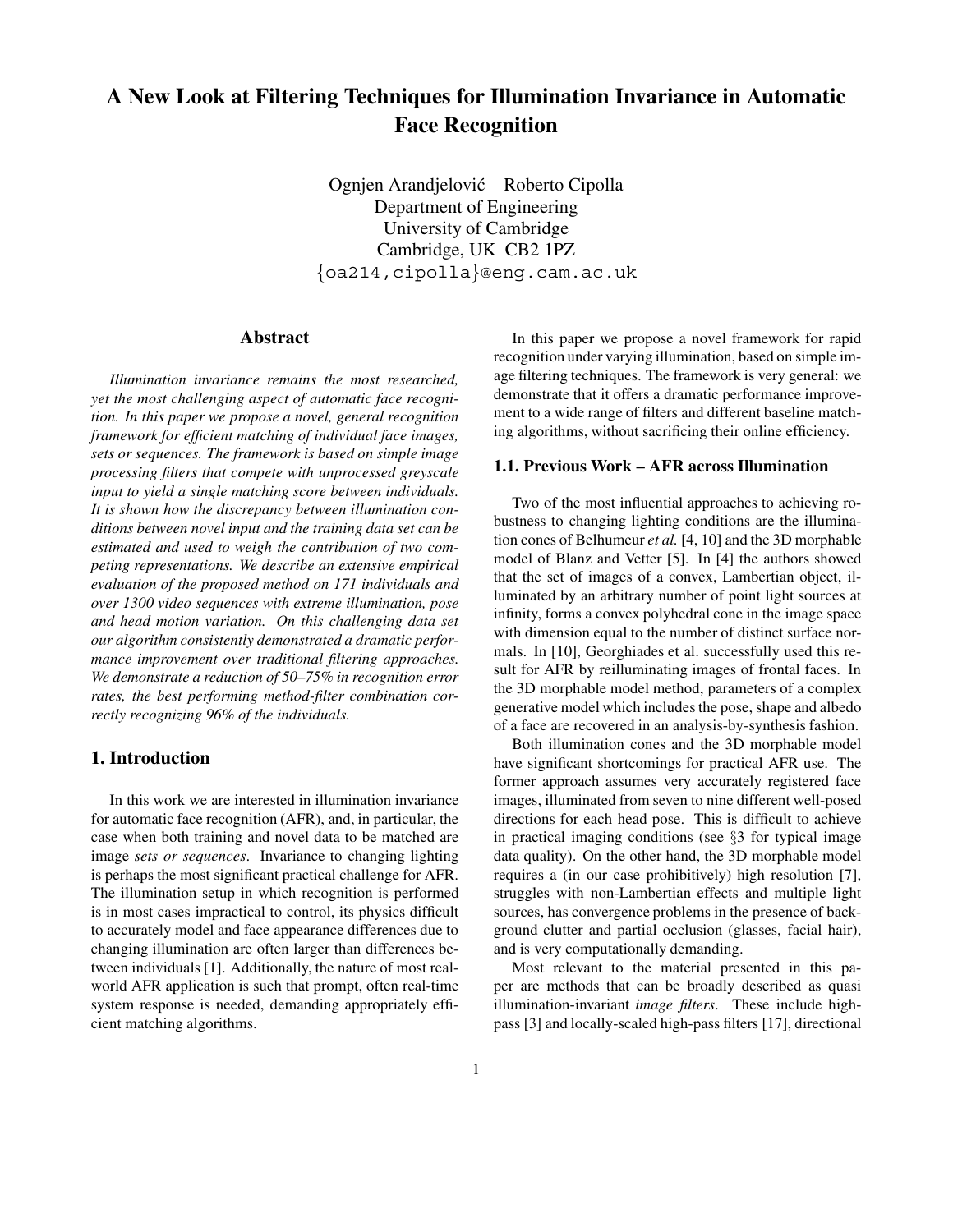derivatives [1, 7] and edge-maps [1], to name a few. These are most commonly based on very simple image formation models, for example modelling illumination as a spatially low-frequency band of the Fourier spectrum and identitybased information as high-frequency [3, 8]. Methods of this group can be applied in a straightforward manner to either single or multiple-image AFR and are often extremely efficient. However, due to the simplistic nature of the underlying models, in general they do not perform well in the presence of extreme illumination changes.

## **2. Adapting to Data Acquisition Conditions**

The framework proposed in this paper is most closely motivated by the findings first reported in [2]. In that work several AFR algorithms were evaluated on a large database using (i) raw greyscale input, (ii) a high-pass (HP) filter and (iii) the Self-Quotient Image (QI) [17]. Both the high-pass and even further Self Quotient Image representations produced an improvement in recognition for all methods over raw grayscale, which is consistent with previous findings in the literature [1, 3, 8, 17]. Of importance to this paper is that it was also examined in which cases these filters help and how much depending on the data acquisition conditions. It was found, consistently over different algorithms, that recognition rates using greyscale and either the HP or the QI filter negatively correlated (with  $\rho \approx -0.7$ ).

This is an interesting result: it means that while on average both representations increase the recognition rate, they actually *worsen* it in "easy" recognition conditions when no normalization is needed. The observed phenomenon is well understood in the context of energy of intrinsic and extrinsic image differences and noise (see [18] for a thorough discussion). Higher than average recognition rates for raw input correspond to small changes in imaging conditions between training and test, and hence lower energy of extrinsic variation. In this case, the two filters decrease the SNR, worsening the performance. On the other hand, when the imaging conditions between training and test are very different, normalization of extrinsic variation is the dominant factor and performance is improved.

This is an important observation: it suggests that the performance of a method that uses either of the representations can be increased further by detecting the difficulty of recognition conditions. In this paper we propose a novel learning framework to do this.

#### **2.1. Adaptive Framework**

Our goal is to implicitly learn how similar the novel and training (or *gallery*) illumination conditions are, to appropriately emphasize either the raw input guided face comparisons or of its filtered output. Fig. 1 shows the difficulty



Figure 1. *Distances (*0 <sup>−</sup> 1*) between sets of faces – interpersonal and intrapersonal comparisons are shown respectively as large red and small blue dots. Individuals are poorly separated.*

of this task: different classes (i.e. persons) are not well separated in the space of 2D feature vectors obtained by stacking raw and filtered similarity scores.

Let  $\{\mathcal{X}_1,\ldots,\mathcal{X}_N\}$  be a database of known individuals,  $X$  novel input corresponding to one of the gallery classes and  $\rho()$  and  $F()$ , respectively, a given similarity function and a quasi illumination-invariant filter. We then express the degree of belief  $\eta$  that two face sets  $\mathcal X$  and  $\mathcal X_i$  belong to the same person as a weighted combination of similarities between the corresponding unprocessed and filtered image sets:

$$
\eta = (1 - \alpha^*)\rho(\mathcal{X}, \mathcal{X}_i) + \alpha^* \rho(F(\mathcal{X}), F(\mathcal{X}_i))
$$
 (1)

In the light of the previous discussion, we want  $\alpha^*$  to be small (closer to 0.0) when novel and the corresponding gallery data have been acquired in similar illuminations, and large (closer to 1.0) when in very different ones. We show that  $\alpha^*$  can be learnt as a function:

$$
\alpha^* = \alpha^*(\mu),\tag{2}
$$

where  $\mu$  is the *confusion margin* – the difference between the similarities of the two  $\mathcal{X}_i$  most similar to  $\mathcal{X}_i$ . We compute an estimate of  $\alpha^*(\mu)$  in a maximum a posteriori sense:

$$
\alpha^*(\mu) = \arg\max_{\alpha} p(\alpha, \mu), \tag{3}
$$

where  $p(\alpha, x)$  is the probability that  $\alpha$  is the optimal value of the mixing coefficient.

#### **2.2. Learning the** α**-Function**

To learn the  $\alpha$ -function defined in (3), we first need an estimate of the joint probability density  $p(\alpha, \mu)$ . The main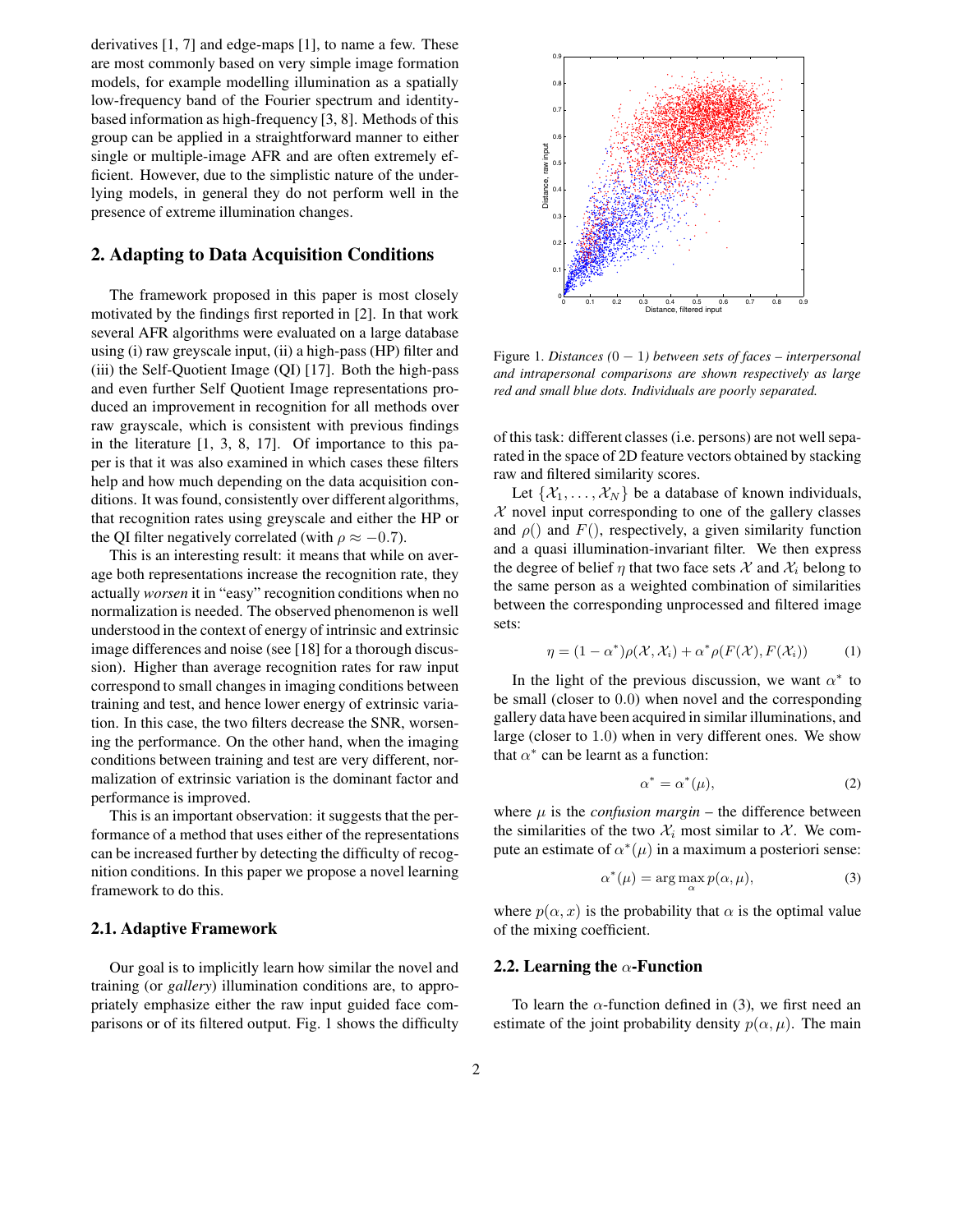difficulty of this problem is of practical nature: in order to obtain an accurate estimate, a prohibitively large training database is needed. Instead, we propose a *heuristic* alternative, computed offline, from a small training corpus of individuals in different illumination conditions.

Our algorithm is based on an iterative incremental update of the density, initialized as a uniform density over the domain  $\alpha, \mu \in [0, 1]$ . We iteratively simulate matching of an unknown person against a set gallery individuals. In each iteration of the algorithm, these are randomly drawn from the offline training database. Since the ground truth identities of all persons in the offline database is known, we can compute the confusion margin  $\mu(\alpha)$  for each  $\alpha = k\Delta\alpha$ , using the inter-personal similarity score defined in (1). Density  $p(\alpha, \mu)$  is then incremented at each  $(k\Delta\alpha, \mu(0))$  proportionally to  $\mu(k\Delta\alpha)$ .

The proposed offline learning algorithm is summarized in Fig. 2. A typical estimate of the probability density  $p(\alpha, \mu)$  is shown in Fig. 3, with the corresponding  $\alpha$ function in Fig. 4.

## **3 Empirical Evaluation**

Methods in this paper were evaluated on three databases:

- **FaceDB100**, with 100 individuals of varying age and ethnicity, and equally represented genders. For each person in the database we collected 7 video sequences of the person in arbitrary motion (significant translation, yaw and pitch, negligible roll), each in a different illumination setting, see Fig. 5 (a) and 6, at 10fps and  $320 \times 240$  pixel resolution (face size  $\approx 60$  pixels).
- **FaceDB60**, kindly provided to us by Toshiba Corp. This database contains 60 individuals of varying age, mostly male Japanese, and 10 sequences per person. Each sequence corresponds to a different illumination setting, at 10fps and  $320 \times 240$  pixel resolution (face size  $\approx 60$  pixels), see Fig. 5 (b).
- **FaceVideoDB**, freely available and described in [11]. Briefly, it contains 11 individuals and 2 sequences per person, little variation in illumination, but extreme and uncontrolled variations in pose and motion, acquired at 25fps and  $160 \times 120$  pixel resolution (face size  $\approx 45$ pixels), see Fig. 5 (c).

**Data acquisition:** The discussion so far focused on recognition using fixed-scale face images. Our system uses a cascaded detector [16] for localization of faces in cluttered images, which are then rescaled to the unform resolution of  $50 \times 50$  pixels (approximately the average size of detected faces in our data set).

| Input:  | training data $D(person, illumination)$ ,<br>filtered data $F(person, illumination)$ , |
|---------|----------------------------------------------------------------------------------------|
|         | similarity function $\rho$ ,                                                           |
|         | filter $F$ .                                                                           |
| Output: | estimate $\hat{p}(\alpha,\mu)$ .                                                       |

```
1: Init
```
 $\hat{p}(\alpha,\mu)=0,$ 

```
2: Iteration
for all illuminations i, j and persons p
```
**3: Initial separation**  $\delta_0 = \min_{q \neq p} [\rho(D(p, i), D(q, j)) - \rho(D(p, i), D(p, j))]$ 

**4: Iteration for** all  $k = 0, \ldots, 1/\Delta \alpha$ ,  $\alpha = k\Delta \alpha$ 

- **5: Separation given** α  $\delta(\bar{k}\Delta\alpha) = \min_{q \neq p} [\alpha \rho(F(p,i), F(q,j))$  $-\alpha \rho(F(p,i), F(p,j))$  $+(1-\alpha)\rho(D(p,i),D(q,j))$  $-(1 - \alpha) \rho(D(p, i), D(p, j))$ ]
- **6: Update density estimate**  $\hat{p}(k\Delta\alpha,\delta_0)=\hat{p}(k\Delta\alpha,\delta_0)+\delta(k\Delta\alpha)$
- **7: Smooth the output**

 $\hat{p}(\alpha,\mu)=\hat{p}(\alpha,\mu)*\mathbf{G}_{\sigma=0.05}$ 

**8: Normalize to unit integral**

 $\hat{p}(\alpha,\mu) = \hat{p}(\alpha,\mu) / \int_{\alpha} \int_{x} \hat{p}(\alpha, x) dxd\alpha$ 





Figure 3. *Learnt probability density*  $p(\alpha, \mu)$  *(greyscale surface) and a superimposed raw estimate of the* α*-function (solid red line) for a high-pass filter.*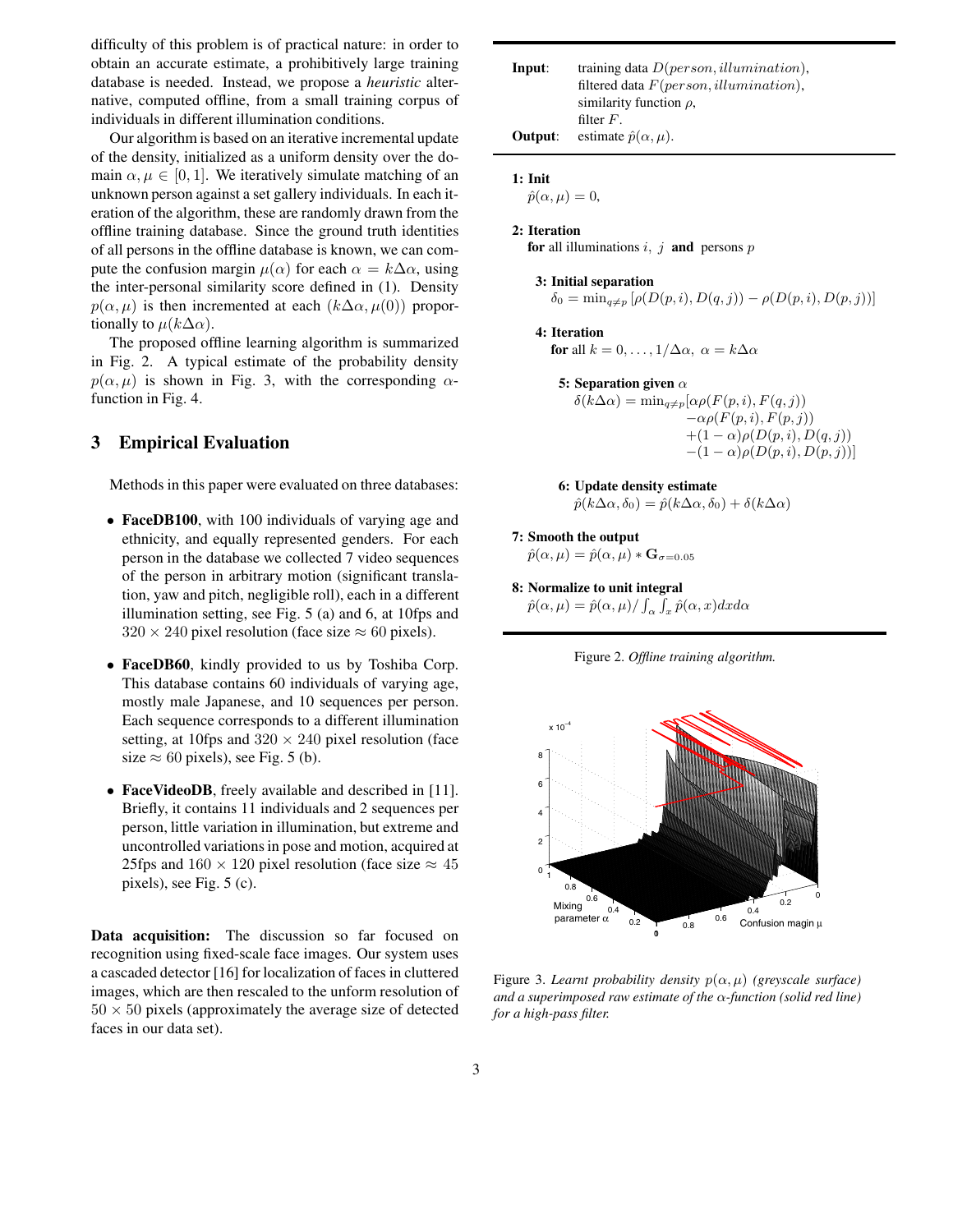

Figure 4. *Typical estimates of the* α*-function plotted against confusion margin* µ*. The estimate shown was computed using 40 individuals in 5 illumination conditions for a Gaussian high-pass filter. As expected,* α<sup>∗</sup> *assumes low values for small confusion margins and high values for large confusion margins (see* (1)*).*



Figure 5. *Frames from typical video sequences from the 3 databases used for evaluation.*

**Methods and representations:** The proposed framework was evaluated using the following filters (illustrated in Fig. 7):

• Gaussian high-pass filtered images [3, 8] (HP):

$$
\mathbf{X}_H = \mathbf{X} - (\mathbf{X} \ast \mathbf{G}_{\sigma=1.5}),
$$
 (4)

• local intensity-normalized high-pass filtered images – similar to the Self-Quotient Image [17] (QI):

$$
\mathbf{X}_Q = \mathbf{X}_H / (\mathbf{X} - \mathbf{X}_H),
$$
 (5)

the division being element-wise,

• distance-transformed edge map [2, 6] (ED):

$$
\mathbf{X}_E = \text{DistTrans}(\text{Canny}(\mathbf{X})),\tag{6}
$$



Figure 6. *Different illumination conditions in databases FaceDB100 and FaceDB60.*



Figure 7. *Face representations evaluated.*

• Laplacian-of-Gaussian [1] (LG):

$$
\mathbf{X}_L = \mathbf{X} * \nabla \mathbf{G}_{\sigma=3},\tag{7}
$$

and

• directional grey-scale derivatives [1, 7] (DX, DY):

$$
\mathbf{X}_{x} = \mathbf{X} \ast \frac{\partial}{\partial x} \mathbf{G}_{\sigma_{x}=6}, \quad \mathbf{X}_{y} = \mathbf{X} \ast \frac{\partial}{\partial y} \mathbf{G}_{\sigma_{y}=6}.
$$
 (8)

As a baseline, to establish the difficulty of the evaluation data set, we compared the performance of our recognition algorithm to that of:

- State-of-the-art commercial system FaceIt<sup>®</sup> by Identix [12] (the best performing software in the most recent Face Recognition Vendor Test [13]),
- Constrained MSM (CMSM) [9] used in a state-of-theart commercial system FacePass<sup>®</sup> [15],
- Mutual Subspace Method (MSM) [9], and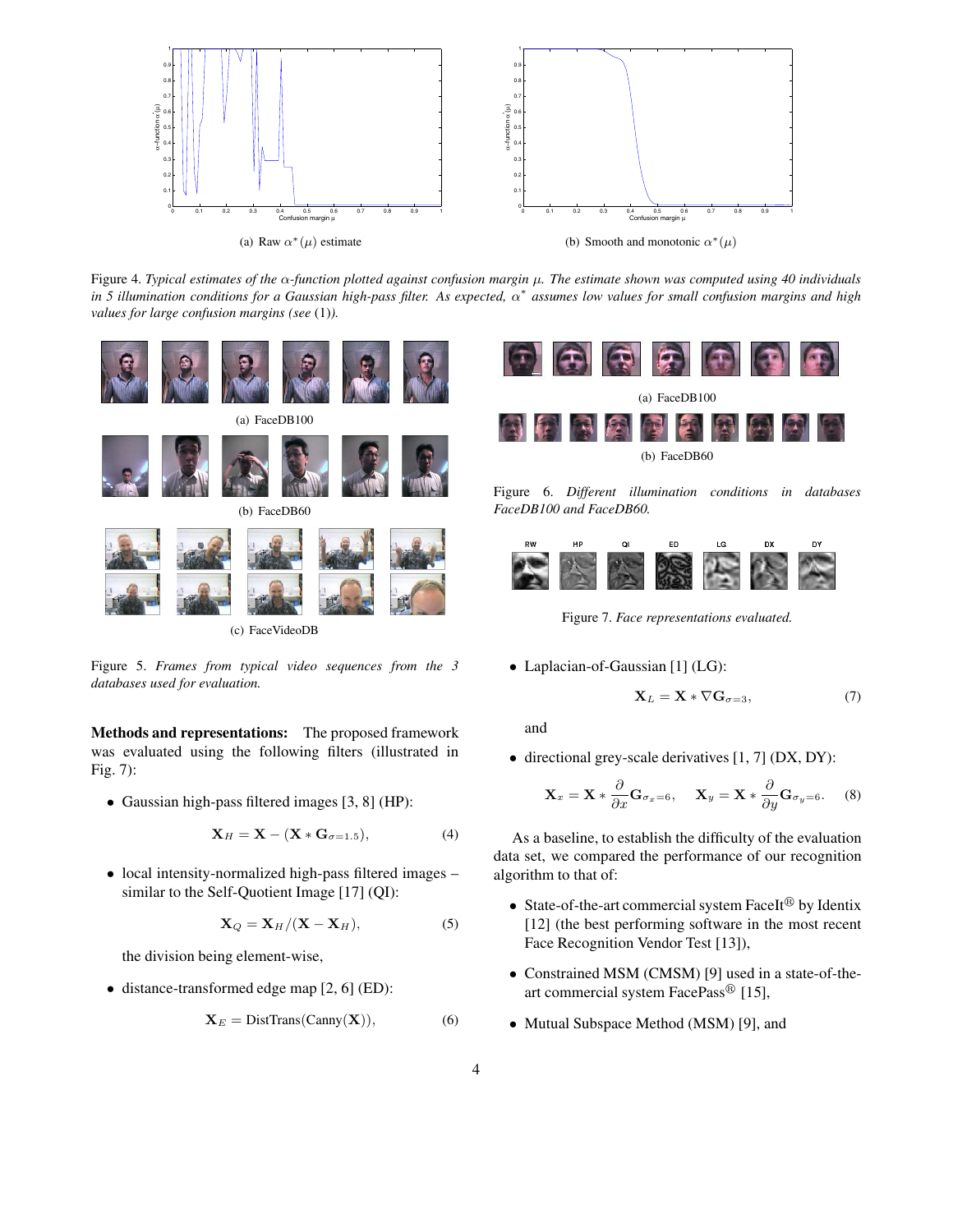• KL divergence-based algorithm of Shakhnarovich *et al.* (KLD) [14].

In all tests, both training data for each person in the gallery, as well as test data, consisted of only a single sequence. Offline training of the proposed algorithm was performed using 40 individuals in 5 illuminations from the FaceDB100 – we emphasize that these were not used as test input for the evaluations reported in this section.

## **3.1. Results**

We first evaluated the performance of the four established methods used for comparison purposes using raw greyscale input. A summary of the results is shown in Tab. 3.1. Firstly, note the poor performance of the KLD method. KLD can be considered as a proxy for gauging the difficulty of the recognition task, seeing that this algorithm can be expected to perform relatively well if the imaging conditions are not greatly different between training and test data sets [14]. This is further corroborated by observing that even the two best-performing methods, Identix's FaceIt and Toshiba's CMSM, incorrectly recognized about a quarter of individuals in our database. Interestingly, while performing marginally better, CMSM showed significantly less robustness to the particular data acquisition conditions used, as witnessed by its more than twice higher deviation of recognition scores across training/test combinations used.

Next, we evaluated the performance of CMSM and MSM using each of the 7 face image representations (raw input and 6 filter outputs). Recognition results for the 3 databases are shown in blue in Fig. 8 (the results on Face-VideoDB are tabulated in Fig. 8 (c), for the ease of visualization). Confirming the first premise of this work as well as previous research findings, all of the filters produced an improvement in average recognition rates. Little interaction between method/filter combinations was found, Laplacianof-Gaussian and the horizontal intensity derivative producing the best results and bringing the best and average recognition errors down to 12% and 9% respectively.

In the last set of experiments, we employed each of the 6 filters in the proposed data-adaptive framework. Recognition results for the 3 databases are shown in red in Fig. 8. The proposed method produced a dramatic performance improvement in the case of all filters, reducing the average recognition error rate to only 4% in the case of CMSM/Laplacian-of-Gaussian combination.This is a very high recognition rate for such unconstrained conditions (see Fig. 5), small amount of training data per gallery individual and the degree of illumination, pose and motion pattern variation between different sequences. An improvement in the robustness to illumination changes can also be seen in the significantly reduced standard deviation of the recognition. Finally, it should be emphasized that the demonstrated

Table 1. *Recognition rates (mean/STD, %).*

|             | FaceIt   | <b>CMSM</b> | <b>MSM</b> | KLD       |
|-------------|----------|-------------|------------|-----------|
| FaceDB100   | 64.1/9.2 | 73.6/22.5   | 58.3/24.3  | 17.0/8.8  |
| FaceDB60    | 81.8/9.6 | 79.3/18.6   | 46.6/28.3  | 23.0/15.7 |
| FaceVideoDB | 91.9     | 91.9        | 81.8       | 59.1      |
| Average     | 72.1     | 76.8        | 55.7       | 21.8      |

improvement is obtained with a negligible increase in the computational cost as all time-demanding learning is performed offline.

#### **4. Conclusions**

We described a novel framework for automatic face recognition in the presence of varying illumination, applicable to matching face sets or sequences, as well as to single shot-based recognition. Evaluated on a large, real-world data corpus, the proposed framework was shown to be successful in video-based recognition across a wide range of illumination, pose and face motion pattern changes.

#### **References**

- [1] Y Adini, Y. Moses, and S. Ullman. Face recognition: The problem of compensating for changes in illumination direction. *PAMI*, 19(7), 1997.
- [2] O. Arandjelović and R. Cipolla. Face recognition from video using the global shape-illumination manifold. *ECCV*, 2006.
- [3] O. Arandjelović and A. Zisserman. Automatic face recognition for film character retrieval in feature-length films. *CVPR*, 2005.
- [4] P. N. Belhumeur and D. J. Kriegman. What is the set of images of an object under all possible lighting conditions? *CVPR*, 1996.
- [5] V. Blanz and T. Vetter. A morphable model for the synthesis of 3D faces. *SIGGRAPH*, 1999.
- [6] J. Canny. A computational approach to edge detection. *PAMI*, 8(6), 1986.
- [7] M. Everingham and A. Zisserman. Automated person identification in video. *CIVR*, 2004.
- [8] A. Fitzgibbon and A. Zisserman. On affine invariant clustering and automatic cast listing in movies. *ECCV*, 2002.
- [9] K. Fukui and O. Yamaguchi. Face recognition using multi-viewpoint patterns for robot vision. *International Symposium of Robotics Research*, 2003.
- [10] A. S. Georghiades, D. J. Kriegman, and P. N Belhumeur. Illumination cones for recognition under variable lighting: Faces. *CVPR*, 1998.
- [11] D. O. Gorodnichy. Associative neural networks as means for lowresolution video-based recognition. *International Joint Conference on Neural Networks*, 2005.
- [12] Identix. Faceit. http://www.FaceIt.com/.
- [13] P. J. Phillips, P. Grother, R. J. Micheals, D. M. Blackburn, E. Tabassi, and J. M. Bone. FRVT 2002: Overview and summary. *Technical report, National Institute of Justice*, 2003.
- [14] G. Shakhnarovich, J. W. Fisher, and T. Darrel. Face recognition from long-term observations. *ECCV*, 3, 2002.
- [15] Toshiba. Facepass. www.toshiba.co.jp/mmlab/tech/w31e.htm.
- [16] P. Viola and M. Jones. Robust real-time face detection. *IJCV*, 57(2), 2004.
- [17] H. Wang, S. Z. Li, and Y. Wang. Face recognition under varying lighting conditions using self quotient image. *AFG*, 2004.
- [18] X. Wang and X. Tang. Unified subspace analysis for face recognition. *ICCV*, 2003.